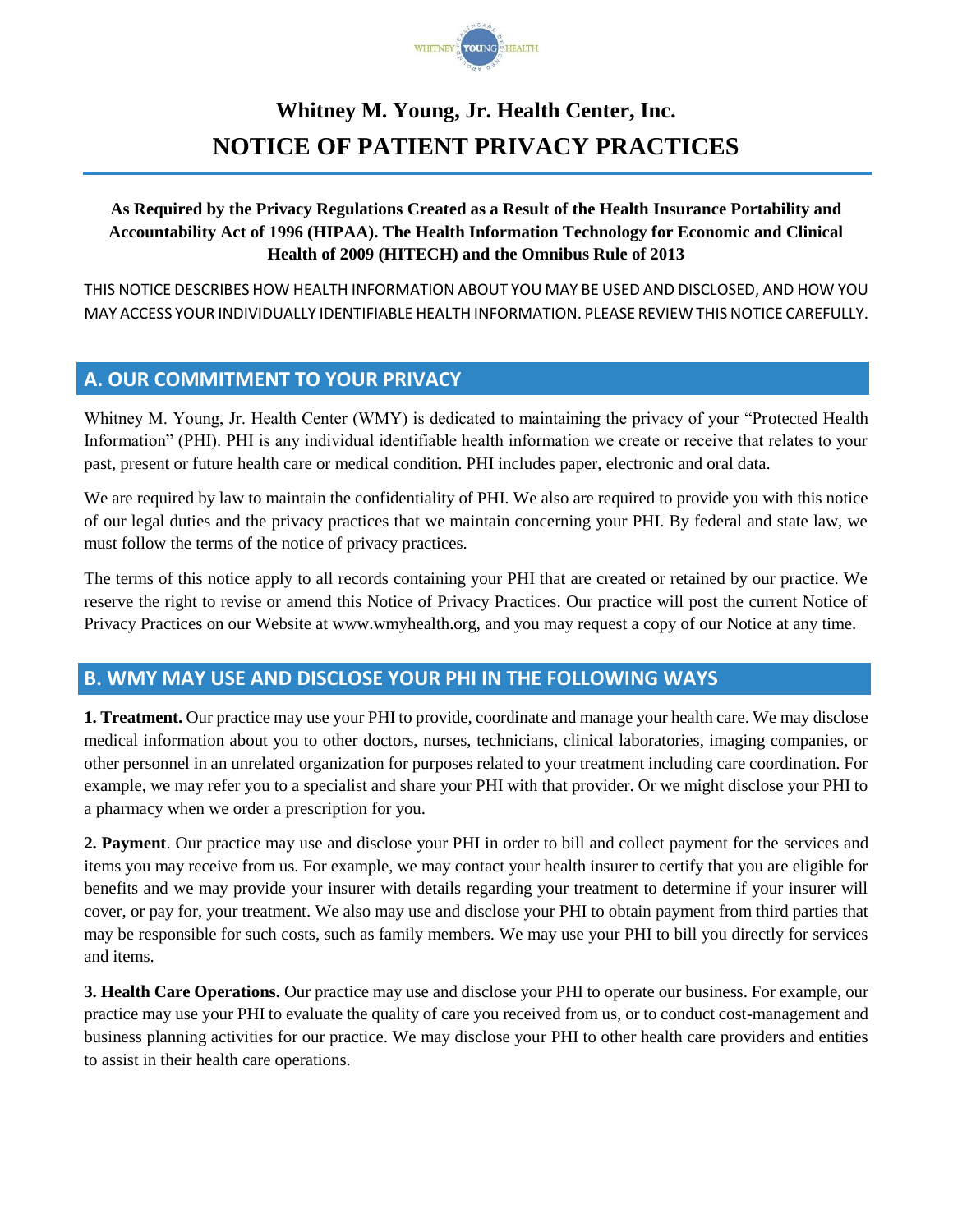

**4. Business Associate.** We may disclose information to a person or entity we contract with to perform some of our business functions-for example, a billing service or attorney. Business associates and sub-contractors are held to the applicable provision of HIPAA standards.

**5. Appointment Reminders and Treatment Options.** Our practice may use and disclose your PHI to contact you and remind you of an appointment in a generic manner and to inform you of potential treatment options or alternatives.

**6. Family/Friends.** Our practice may release directly relevant PHI to a family member or friend that is involved in your care, helps pay for your care or who assists in taking care of you, unless you provide written instructions not to. Similarly, after your death, relevant disclosures may be made to these same people. HIPAA protection is eliminated 50 years after a patient's death.

If you have given someone medical power of attorney or if someone is your legal guardian, that person can exercise your rights and make choices about your health information. We will make sure the person has this authority for you before we take any action.

**7. Disclosures Required By Law.** Our practice will use and disclose your PHI when we are required to do so by federal, state or local law.

**8. Alcohol and Substance Abuse, Mental Health and HIV PHI.** Disclosure of information related to Alcohol and Substance Abuse, Mental Health and HIV treatment is further protected in by Federal Regulation 42 CFR. Specific authorization for release of these treatment records is required. WMY uses NYS DOH for 5032 for appropriate authorization to release these treatment records.

## **C. USE AND DISCLOSURE OF YOUR PHI IN CERTAIN SPECIAL CIRCUMSTANCES**

**1**. **Childhood Immunizations**. WMY may disclose immunizations to schools required to obtain proof of immunizations prior to admitting the student as long as we have and document in the EMR the parent's or legal guardian informal agreement to the disclosure.

**2. Public Health Risks.** WMY may disclose your PHI for public health activities and purposes. For example, we may disclose information to a public health authority that is authorized to receive such information for the purpose of controlling disease, injury or disability. WMY may also disclose your PHI to a person who may have been exposed to a communicable disease or be at risk for contracting or spreading the disease if a law or rule permits us to do so.

**3. Abuse or Neglect.** We may disclose your PHI to a public health authority that is authorized by law to receive reports of child abuse or neglect. In addition, if we believe that you have been a victim of abuse, neglect or domestic violence, we may disclose your PHI to the governmental entity or agency authorized to receive such information.

**4. Health Oversight Activities.** Our practice may disclose your PHI to a health oversight agency for activities authorized by law. Oversight activities can include, for example, investigations, inspections, audits, surveys, licensure and disciplinary actions; civil, administrative, and criminal procedures or actions; or other activities necessary for the government to monitor government programs, compliance with civil rights laws and the health care system in general.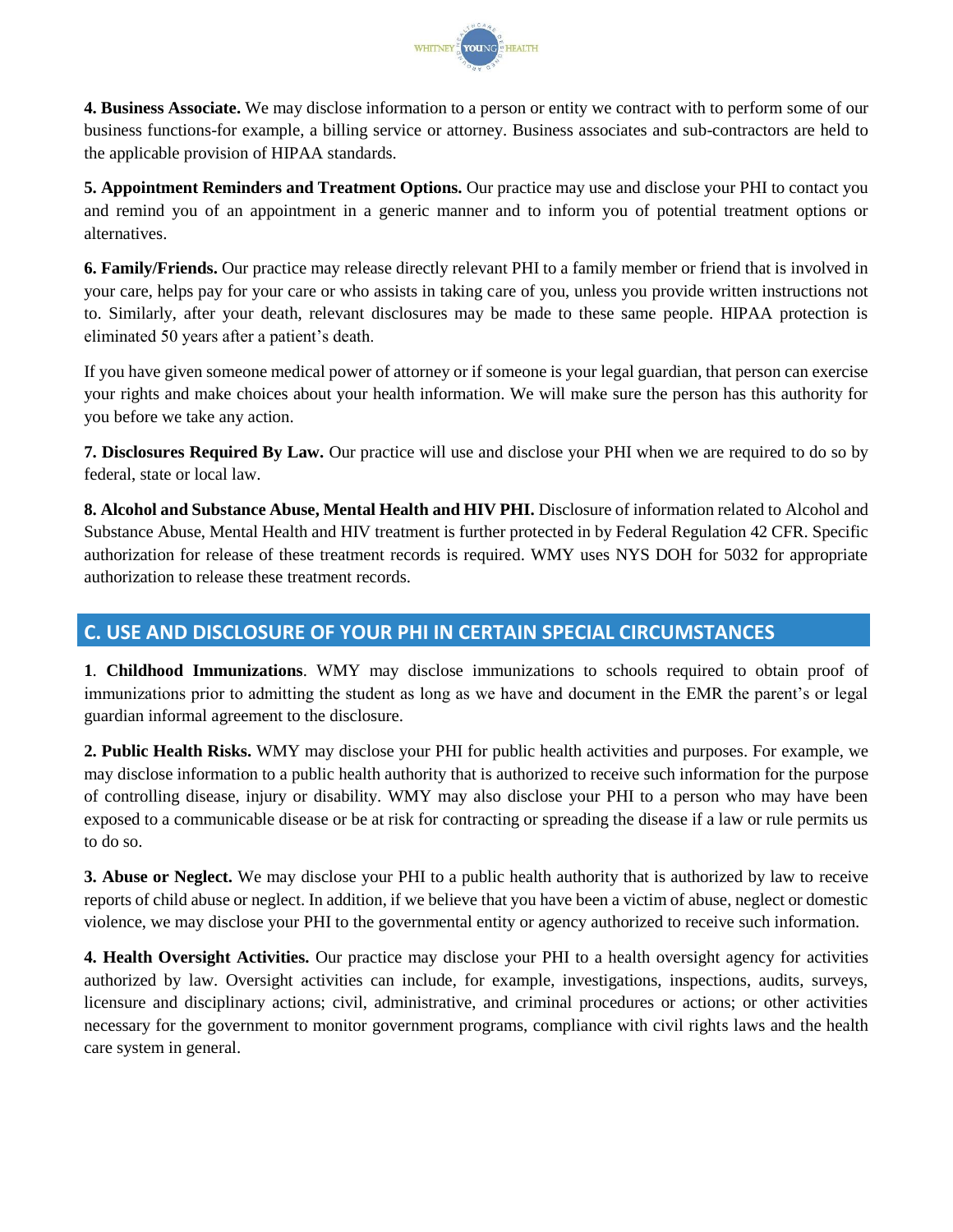

**5. Lawsuits and Similar Proceedings.** Our practice may use and disclose your PHI in response to a court or administrative order, if you are involved in a lawsuit or similar proceeding. We also may disclose your PHI in response to a discovery request, subpoena, or other lawful process by another party involved in the dispute.

**6. Law Enforcement.** We may release PHI if asked to do so by a law enforcement official:

- Regarding a crime victim in certain situations, if we are unable to obtain the person's agreement;
- Concerning a death we believe has resulted from criminal conduct;
- Regarding criminal conduct at our offices;
- In response to a warrant, summons, court order, subpoena or similar legal process;
- To identify/locate a suspect, material witness, fugitive or missing person; or
- In an emergency, to report a crime (including the location or victim(s) of the crime, or the description, identity or location of the perpetrator).

**7. Research.** We may disclose your PHI to researchers if an institutional review board reviews and approves the research proposal and protocols to ensure your privacy.

**8. Serious Threats to Health or Safety.** Our practice may use and disclose your PHI when necessary to reduce or prevent a serious threat to your health and safety or the health and safety of another individual or the public. Under these circumstances, we will only make disclosures to a person or organization able to help prevent the threat.

**9. Specialized Governmental Functions.** Our practice may use or disclose PHI for specialized governmental functions, such as disclosing information about a member of the armed services to the military to assure the proper execution of a military mission, or disclosing information about inmates to a correctional facility for security, continued health care or safety or other important purposes.

**10. Workers' Compensation.** Our practice may release your PHI for workers' compensation and similar programs.

**11. Marketing Communications.** WMY must obtain your written authorization to market a third party's product or service to you except when:

- WMY receives no compensation for marketing the third party's product or service;
- The communication is face to face;
- The communication involves a drug or biologic that you are currently being prescribed and the payment is limited to reasonable reimbursement of the cost of the communication (no profit);
- The communication involves general health promotion, rather than the promotion of a specific product or service; or
- The communication involves government or government sponsored programs.

**12. Sale of PHI**. WMY will not sell your data to an outside entity, nor will we permit an outside entity to access your information for purposes of informing you of health-related benefits or services without your explicit written authorization.

**13. Fundraising.** Our practice may use demographic data, dates of service, department of service, treating provider, outcome information and health insurance information to send you material in connection with our efforts to raise funds. If we do, we will have a clear and conspicuous method to let you know how to opt out of receiving any future fundraising materials.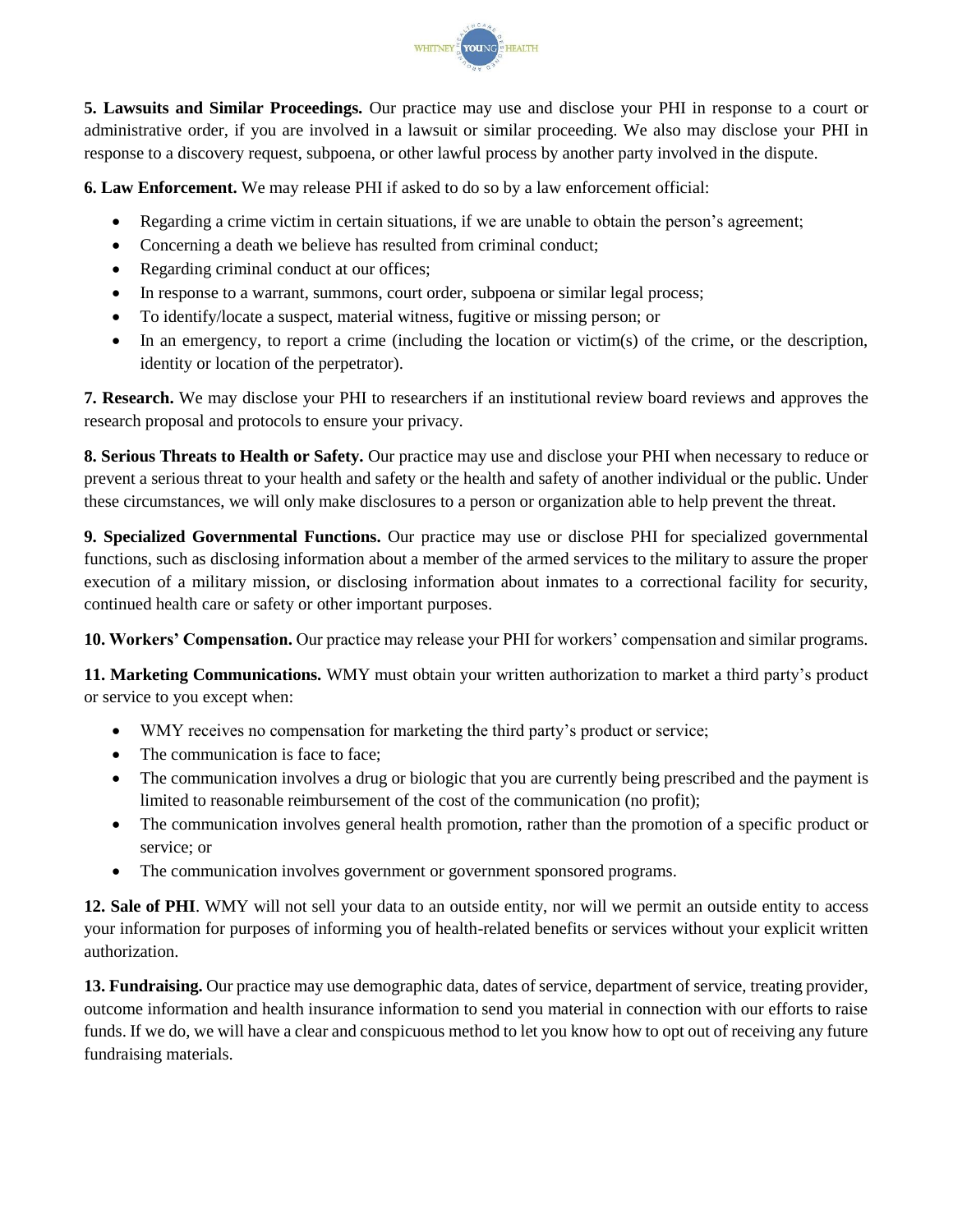

### **D. YOUR RIGHTS REGARDING YOUR PHI**

Although your health records are the physical property of WMY and the health care providers who created it, you have the following rights with regard to the information contained therein and the following rights regarding the PHI that we maintain about you:

**1. Confidential Communications.** You have the right to request that our practice communicate with you about your health and related issues in a particular manner or at a certain location. For instance, you may ask that we contact you at home, rather than work. In order to request a type of confidential communication, you must make a written request to WMY specifying the requested method of contact, or the location where you wish to be contacted. Our practice will accommodate **reasonable** requests. You do not need to give a reason for your request.

**2. Requesting Restrictions.** You have the right to request a restriction in our use or disclosure of your PHI for treatment, payment or health care operations. Additionally, you have the right to request that we restrict disclosure of your PHI to individuals involved in your care or the payment for your care, such as family members and friends. You must provide us with a written request which states the specific restriction requested and to whom you want the restriction to apply. **We are not required to agree to your request**; however, if we do agree, we are bound by our agreement except when otherwise required by law, in emergencies, or when the information is necessary to treat you.

Also, if you pay for a service or health care item in full, you may ask us not to share the information for the purpose of payment or our operations with your health insurance. We will honor your request unless required by law. This restriction request must in writing.

**3. Inspection and Copies.** You have the right to inspect and obtain an electronic or paper copy of the PHI that may be used to make decisions about you, including patient medical records and billing records, but not including psychotherapy notes. You must submit your request in writing to WMY. Our practice may charge a fee for the costs of copying, mailing, labor and supplies associated with your request. Our practice may deny your request to inspect and/or copy in certain limited circumstances; however, you may request a review of our denial.

**4. Amendment.** You may ask us to correct your health information if you believe it is incorrect or incomplete, and you may request an amendment for as long as the information is kept by or for our practice. You must provide us with written request and a reason that supports your request for amendment. Our practice may deny your request to amend information that is in our opinion: (a) accurate and complete; (b) not part of the PHI kept by or for the practice; (c) not part of the PHI which you would be permitted to inspect and copy; or (d) not created by our practice, unless the individual or entity that created the information is not available to amend the information.

**5. Accounting of Disclosures.** You have the right to request an "accounting of disclosures." An "accounting of disclosures" is a list of certain non-routine disclosures our practice has made of your PHI for non-treatment or operations purposes. All requests for an "accounting of disclosures" must be in writing, state a time period, which may not be longer than six (6) years from the date of disclosure. We'll provide one accounting a year for free but will charge a reasonable, cost based fee if you ask for another one within 12 months.

**6. Notice of Breach**. You have the right to receive a written notice of a breach of your unsecured PHI by first class mail or by secured email if that is your recorded preference. WMY will send the notice without unreasonable delay and within 60 days of the discovery of the breach.